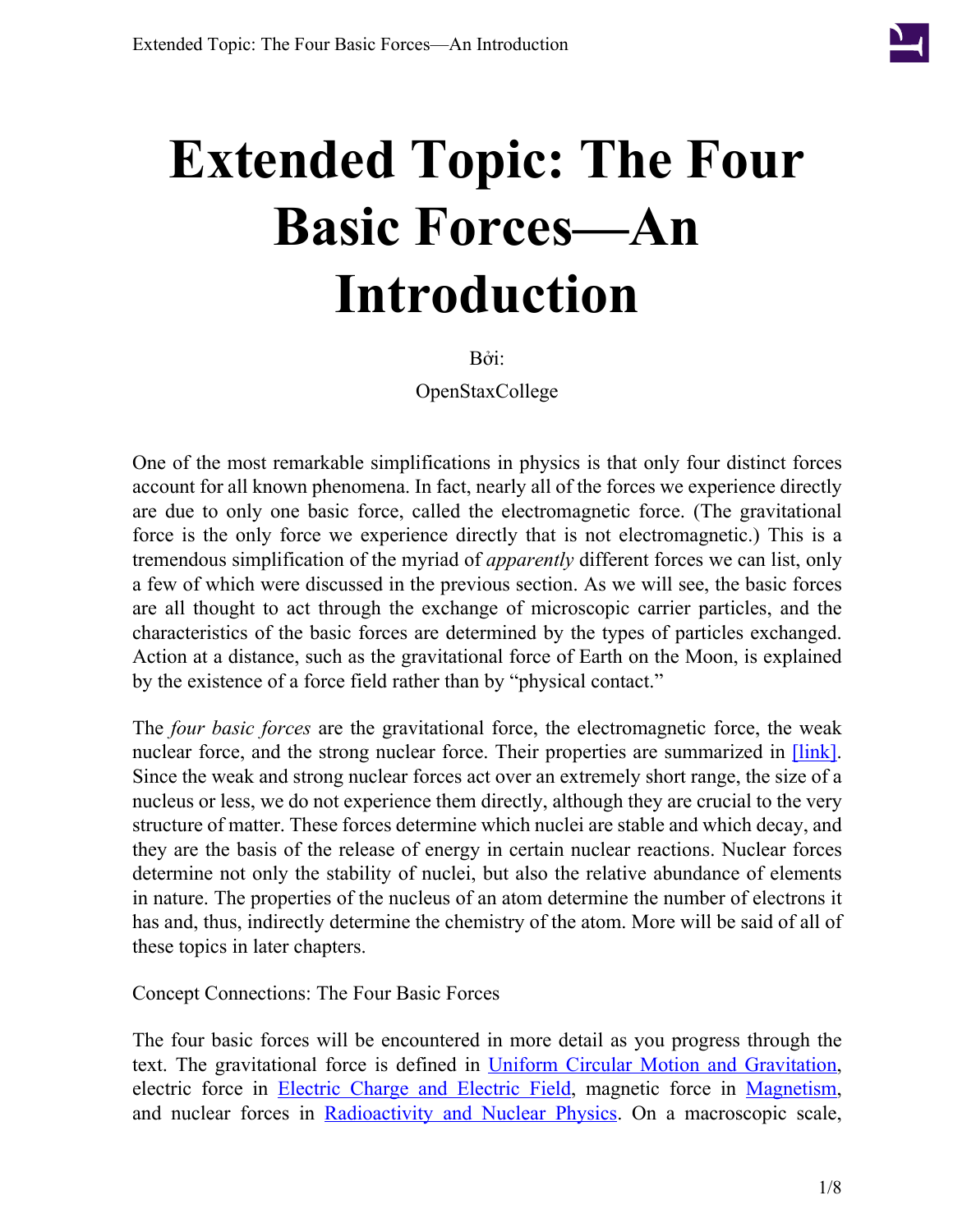electromagnetism and gravity are the basis for all forces. The nuclear forces are vital to the substructure of matter, but they are not directly experienced on the macroscopic scale.

#### Properties of the Four Basic Forces

<span id="page-1-0"></span>The graviton is a proposed particle, though it has not yet been observed by scientists. See the discussion of gravitational waves later in this section. The particles  $W^+$ ,  $W^-$ , and  $Z^0$  are called vector bosons; these were predicted by theory and first observed in 1983. There are eight types of gluons proposed by scientists, and their existence is

| Force                     | <b>Approximate Relative</b><br><b>Strengths</b> | Range    | Attraction/<br>Repulsion                 | Carrier<br>Particle                              |
|---------------------------|-------------------------------------------------|----------|------------------------------------------|--------------------------------------------------|
| Gravitational             | $10^{-38}$                                      | $\infty$ | attractive only                          | Graviton                                         |
| Electromagnetic $10^{-2}$ |                                                 | $\infty$ | attractive and<br>repulsive              | Photon                                           |
| Weak nuclear              | $10^{-13}$                                      |          | attractive and<br>$10^{-18}$ m repulsive | $\begin{bmatrix} W^+, W^-, \\ Z^0 \end{bmatrix}$ |
| Strong nuclear            |                                                 |          | attractive and<br>repulsive              | gluons                                           |

indicated by meson exchange in the nuclei of atoms.

The gravitational force is surprisingly weak—it is only because gravity is always attractive that we notice it at all. Our weight is the gravitational force due to the *entire* Earth acting on us. On the very large scale, as in astronomical systems, the gravitational force is the dominant force determining the motions of moons, planets, stars, and galaxies. The gravitational force also affects the nature of space and time. As we shall see later in the study of general relativity, space is curved in the vicinity of very massive bodies, such as the Sun, and time actually slows down near massive bodies.

Electromagnetic forces can be either attractive or repulsive. They are long-range forces, which act over extremely large distances, and they nearly cancel for macroscopic objects. (Remember that it is the *net* external force that is important.) If they did not cancel, electromagnetic forces would completely overwhelm the gravitational force. The electromagnetic force is a combination of electrical forces (such as those that cause static electricity) and magnetic forces (such as those that affect a compass needle). These two forces were thought to be quite distinct until early in the 19th century, when scientists began to discover that they are different manifestations of the same force. This discovery is a classical case of the *unification of forces*. Similarly, friction, tension, and all of the other classes of forces we experience directly (except gravity, of course) are due to electromagnetic interactions of atoms and molecules. It is still convenient to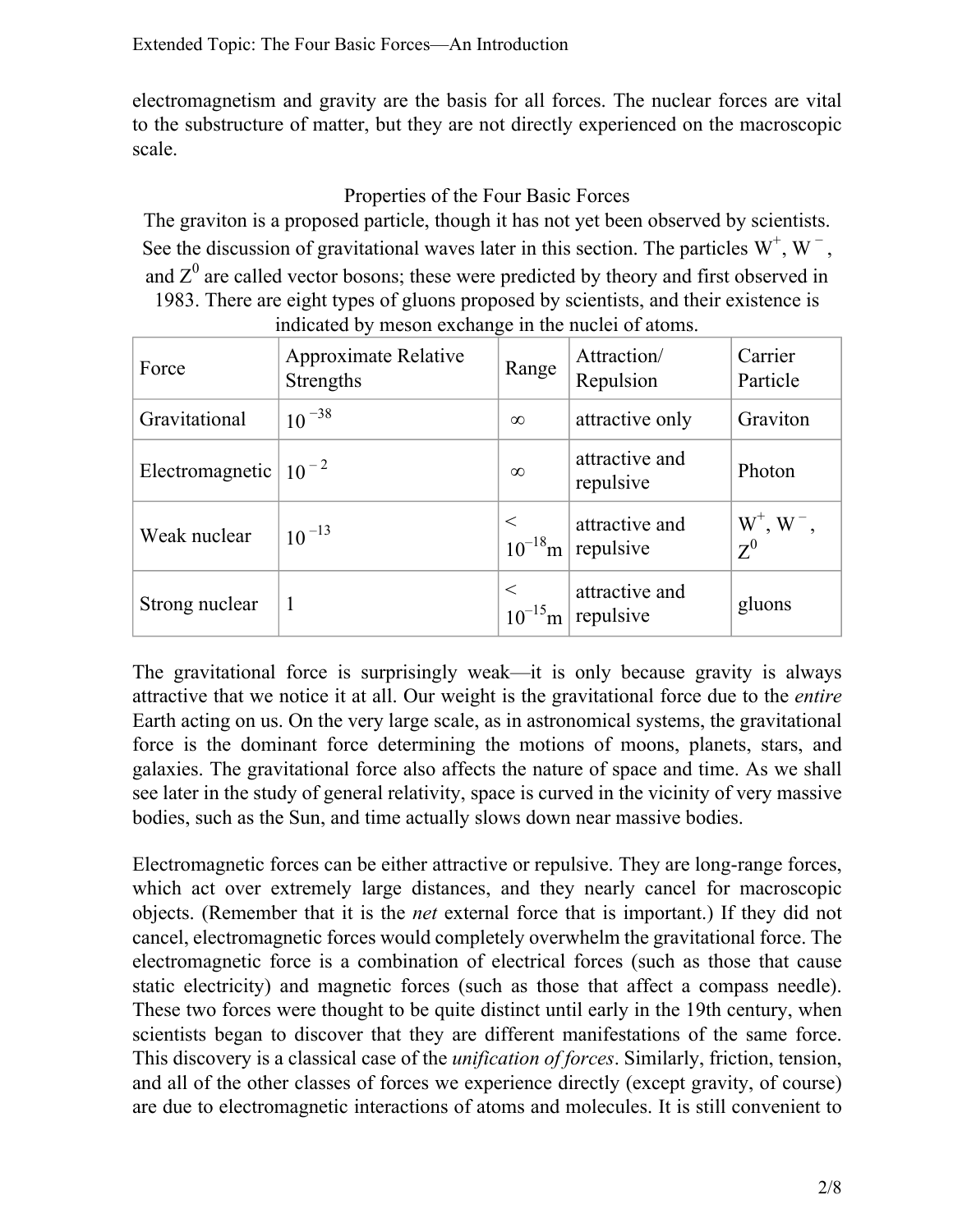consider these forces separately in specific applications, however, because of the ways they manifest themselves.

Concept Connections: Unifying Forces

Attempts to unify the four basic forces are discussed in relation to elementary particles later in this text. By "unify" we mean finding connections between the forces that show that they are different manifestations of a single force. Even if such unification is achieved, the forces will retain their separate characteristics on the macroscopic scale and may be identical only under extreme conditions such as those existing in the early universe.

Physicists are now exploring whether the four basic forces are in some way related. Attempts to unify all forces into one come under the rubric of Grand Unified Theories (GUTs), with which there has been some success in recent years. It is now known that under conditions of extremely high density and temperature, such as existed in the early universe, the electromagnetic and weak nuclear forces are indistinguishable. They can now be considered to be different manifestations of one force, called the *electroweak* force. So the list of four has been reduced in a sense to only three. Further progress in unifying all forces is proving difficult—especially the inclusion of the gravitational force, which has the special characteristics of affecting the space and time in which the other forces exist.

While the unification of forces will not affect how we discuss forces in this text, it is fascinating that such underlying simplicity exists in the face of the overt complexity of the universe. There is no reason that nature must be simple—it simply is.

## **Action at a Distance: Concept of a Field**

All forces act at a distance. This is obvious for the gravitational force. Earth and the Moon, for example, interact without coming into contact. It is also true for all other forces. Friction, for example, is an electromagnetic force between atoms that may not actually touch. What is it that carries forces between objects? One way to answer this question is to imagine that a force field surrounds whatever object creates the force. A second object (often called a *test object*) placed in this field will experience a force that is a function of location and other variables. The field itself is the "thing" that carries the force from one object to another. The field is defined so as to be a characteristic of the object creating it; the field does not depend on the test object placed in it. Earth's gravitational field, for example, is a function of the mass of Earth and the distance from its center, independent of the presence of other masses. The concept of a field is useful because equations can be written for force fields surrounding objects (for gravity, this yields  $w = mg$  at Earth's surface), and motions can be calculated from these equations. (See  $[\text{link}]$ .)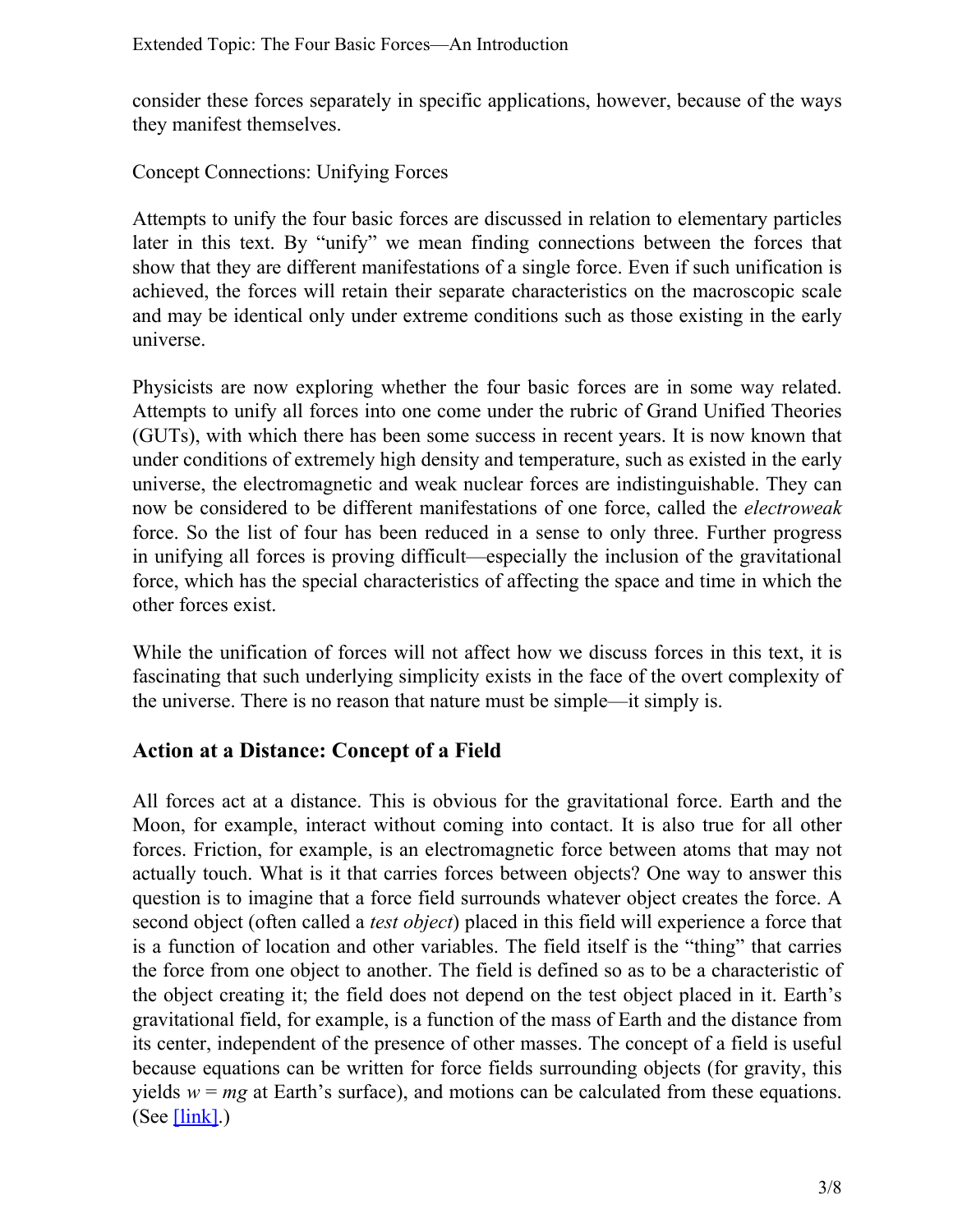<span id="page-3-0"></span>

*The electric force field between a positively charged particle and a negatively charged particle. When a positive test charge is placed in the field, the charge will experience a force in the direction of the force field lines.*

Concept Connections: Force Fields

The concept of a *force field* is also used in connection with electric charge and is presented in Electric Charge and [Electric](/m42299) Field. It is also a useful idea for all the basic forces, as will be seen in [Particle](/m42667) Physics. Fields help us to visualize forces and how they are transmitted, as well as to describe them with precision and to link forces with subatomic carrier particles.

The field concept has been applied very successfully; we can calculate motions and describe nature to high precision using field equations. As useful as the field concept is, however, it leaves unanswered the question of what carries the force. It has been proposed in recent decades, starting in 1935 with Hideki Yukawa's (1907–1981) work on the strong nuclear force, that all forces are transmitted by the exchange of elementary particles. We can visualize particle exchange as analogous to macroscopic phenomena such as two people passing a basketball back and forth, thereby exerting a repulsive force without touching one another. (See [\[link\]](#page-4-0).)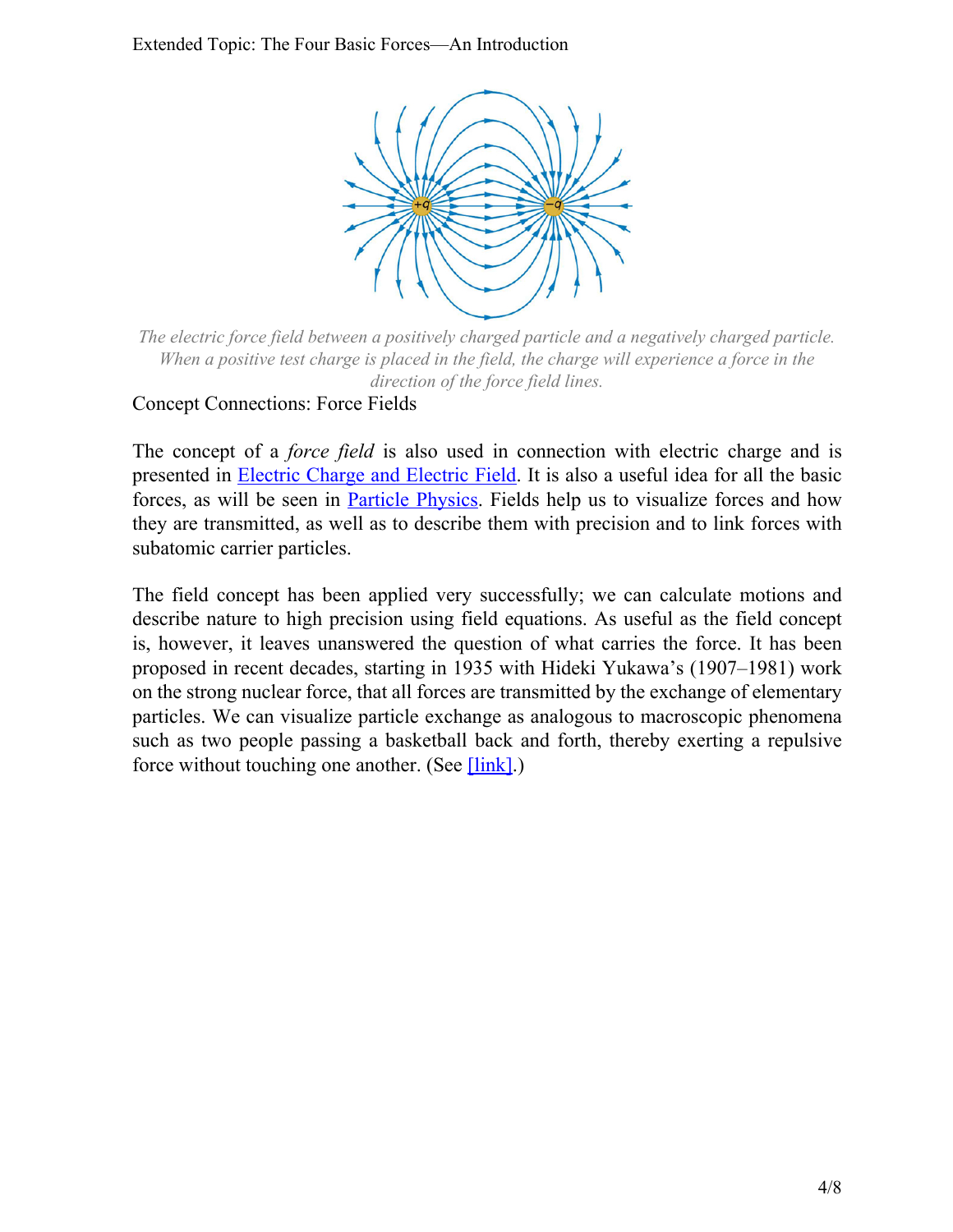<span id="page-4-0"></span>Extended Topic: The Four Basic Forces—An Introduction



*The exchange of masses resulting in repulsive forces. (a) The person throwing the basketball exerts a force* <sub>p1</sub> on it toward the other person and feels a reaction force <sub>B</sub> away from the *second person. (b) The person catching the basketball exerts a force*  $p_2$  *on it to stop the ball and feels a reaction force <sup>B</sup> away from the first person. (c) The analogous exchange of a meson between a proton and a neutron carries the strong nuclear forces* exch and exch between them. *An attractive force can also be exerted by the exchange of a mass—if person 2 pulled the basketball away from the first person as he tried to retain it, then the force between them would be attractive.*

This idea of particle exchange deepens rather than contradicts field concepts. It is more satisfying philosophically to think of something physical actually moving between objects acting at a distance. **[\[link\]](#page-1-0)** lists the exchange or carrier particles, both observed and proposed, that carry the four forces. But the real fruit of the particle-exchange proposal is that searches for Yukawa's proposed particle found it *and* a number of others that were completely unexpected, stimulating yet more research. All of this research eventually led to the proposal of quarks as the underlying substructure of matter, which is a basic tenet of GUTs. If successful, these theories will explain not only forces, but also the structure of matter itself. Yet physics is an experimental science, so the test of these theories must lie in the domain of the real world. As of this writing, scientists at the CERN laboratory in Switzerland are starting to test these theories using the world's largest particle accelerator: the Large Hadron Collider. This accelerator (27 km in circumference) allows two high-energy proton beams, traveling in opposite directions,

**F F′**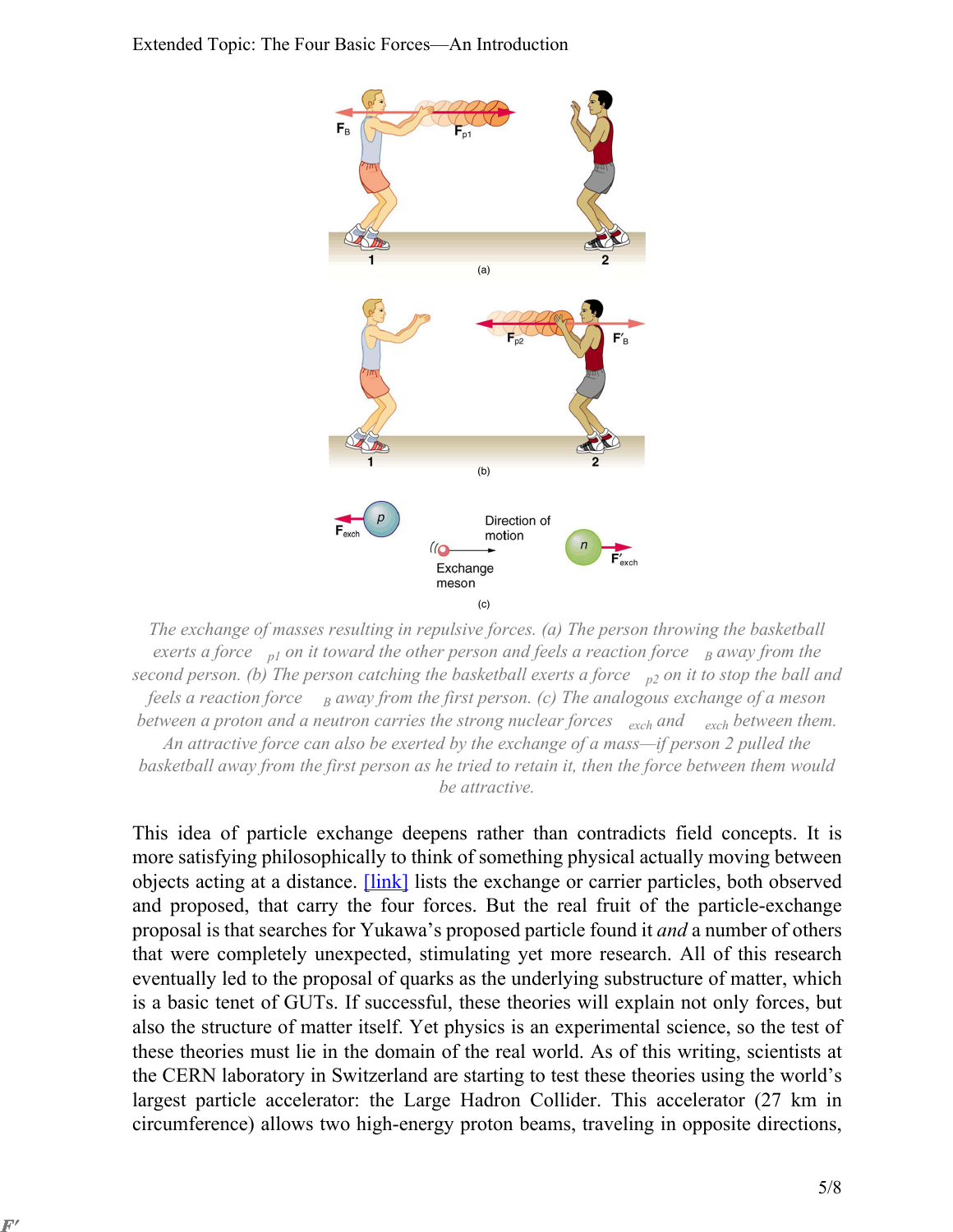to collide. An energy of 14 million electron volts will be available. It is anticipated that some new particles, possibly force carrier particles, will be found. (See [\[link\]](#page-5-0).) One of the force carriers of high interest that researchers hope to detect is the Higgs boson. The observation of its properties might tell us why different particles have different masses.

<span id="page-5-0"></span>

*The world's largest particle accelerator spans the border between Switzerland and France. Two beams, traveling in opposite directions close to the speed of light, collide in a tube similar to the central tube shown here. External magnets determine the beam's path. Special detectors will analyze particles created in these collisions. Questions as broad as what is the origin of mass and what was matter like the first few seconds of our universe will be explored. This accelerator began preliminary operation in 2008. (credit: Frank Hommes)*

Tiny particles also have wave-like behavior, something we will explore more in a later chapter. To better understand force-carrier particles from another perspective, let us consider gravity. The search for gravitational waves has been going on for a number of years. Almost 100 years ago, Einstein predicted the existence of these waves as part of his general theory of relativity. Gravitational waves are created during the collision of massive stars, in black holes, or in supernova explosions—like shock waves. These gravitational waves will travel through space from such sites much like a pebble dropped into a pond sends out ripples—except these waves move at the speed of light. A detector apparatus has been built in the U.S., consisting of two large installations nearly 3000 km apart—one in Washington state and one in Louisiana! The facility is called the Laser Interferometer Gravitational-Wave Observatory (LIGO). Each installation is designed to use optical lasers to examine any slight shift in the relative positions of two masses due to the effect of gravity waves. The two sites allow simultaneous measurements of these small effects to be separated from other natural phenomena, such as earthquakes. Initial operation of the detectors began in 2002, and work is proceeding on increasing their sensitivity. Similar installations have been built in Italy (VIRGO), Germany (GEO600), and Japan (TAMA300) to provide a worldwide network of gravitational wave detectors.

International collaboration in this area is moving into space with the joint EU/US project LISA (Laser Interferometer Space Antenna). Earthquakes and other Earthly noises will be no problem for these monitoring spacecraft. LISA will complement LIGO by looking at much more massive black holes through the observation of gravitationalwave sources emitting much larger wavelengths. Three satellites will be placed in space above Earth in an equilateral triangle (with  $5,000,000$ -km sides) ([\[link\]\)](#page-6-0). The system will measure the relative positions of each satellite to detect passing gravitational waves.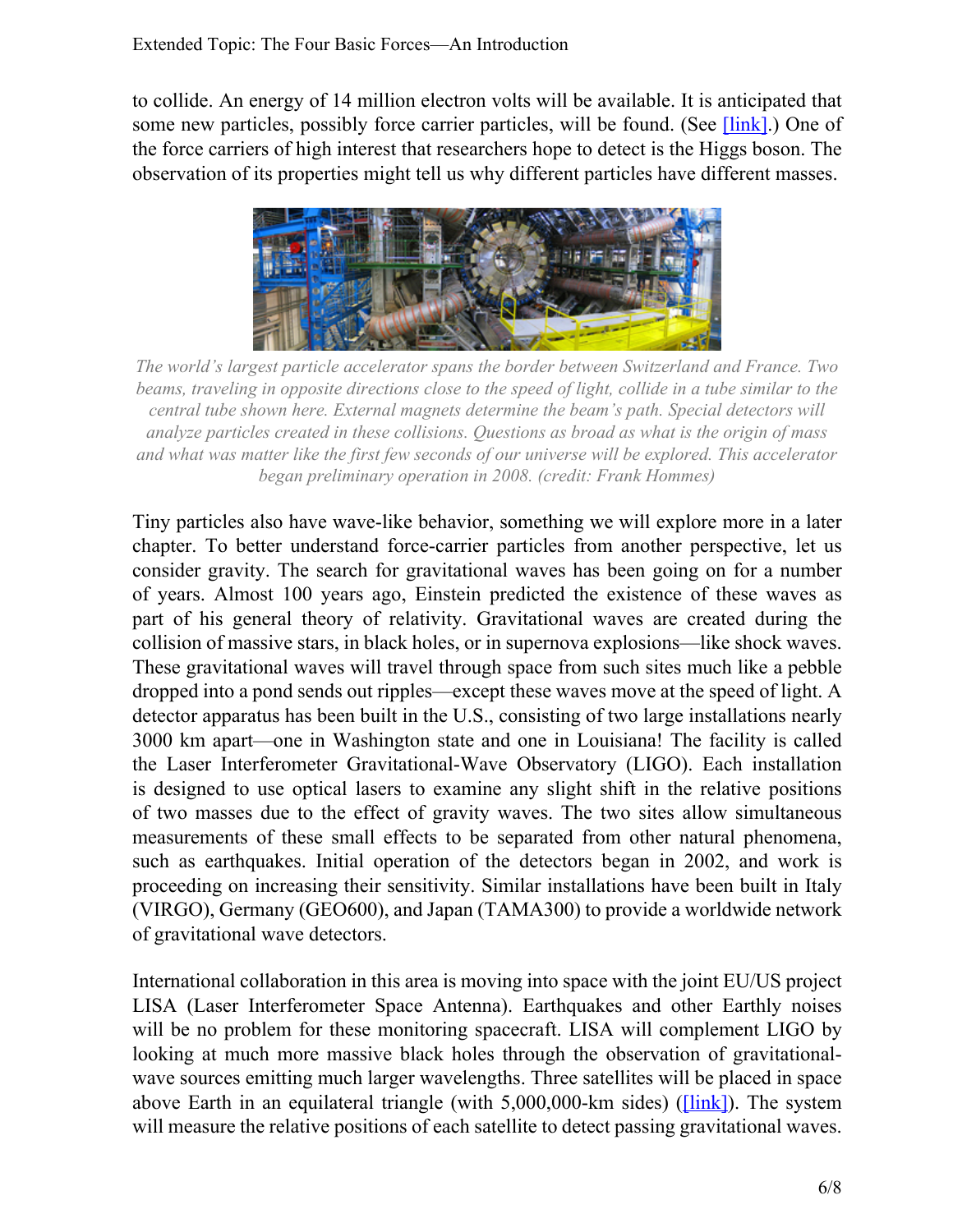Accuracy to within 10% of the size of an atom will be needed to detect any waves. The launch of this project might be as early as 2018.

*"I'm sure LIGO will tell us something about the universe that we didn't know before. The history of science tells us that any time you go where you haven't been before, you usually find something that really shakes the scientific paradigms of the day. Whether gravitational wave astrophysics will do that, only time will tell."* —David Reitze, LIGO Input Optics Manager, University of Florida

<span id="page-6-0"></span>

*Space-based future experiments for the measurement of gravitational waves. Shown here is a drawing of LISA's orbit. Each satellite of LISA will consist of a laser source and a mass. The lasers will transmit a signal to measure the distance between each satellite's test mass. The relative motion of these masses will provide information about passing gravitational waves. (credit: NASA)*

The ideas presented in this section are but a glimpse into topics of modern physics that will be covered in much greater depth in later chapters.

## **Summary**

- The various types of forces that are categorized for use in many applications are all manifestations of the *four basic forces* in nature.
- The properties of these forces are summarized in [\[link\].](#page-1-0)
- Everything we experience directly without sensitive instruments is due to either electromagnetic forces or gravitational forces. The nuclear forces are responsible for the submicroscopic structure of matter, but they are not directly sensed because of their short ranges. Attempts are being made to show all four forces are different manifestations of a single unified force.
- A force field surrounds an object creating a force and is the carrier of that force.